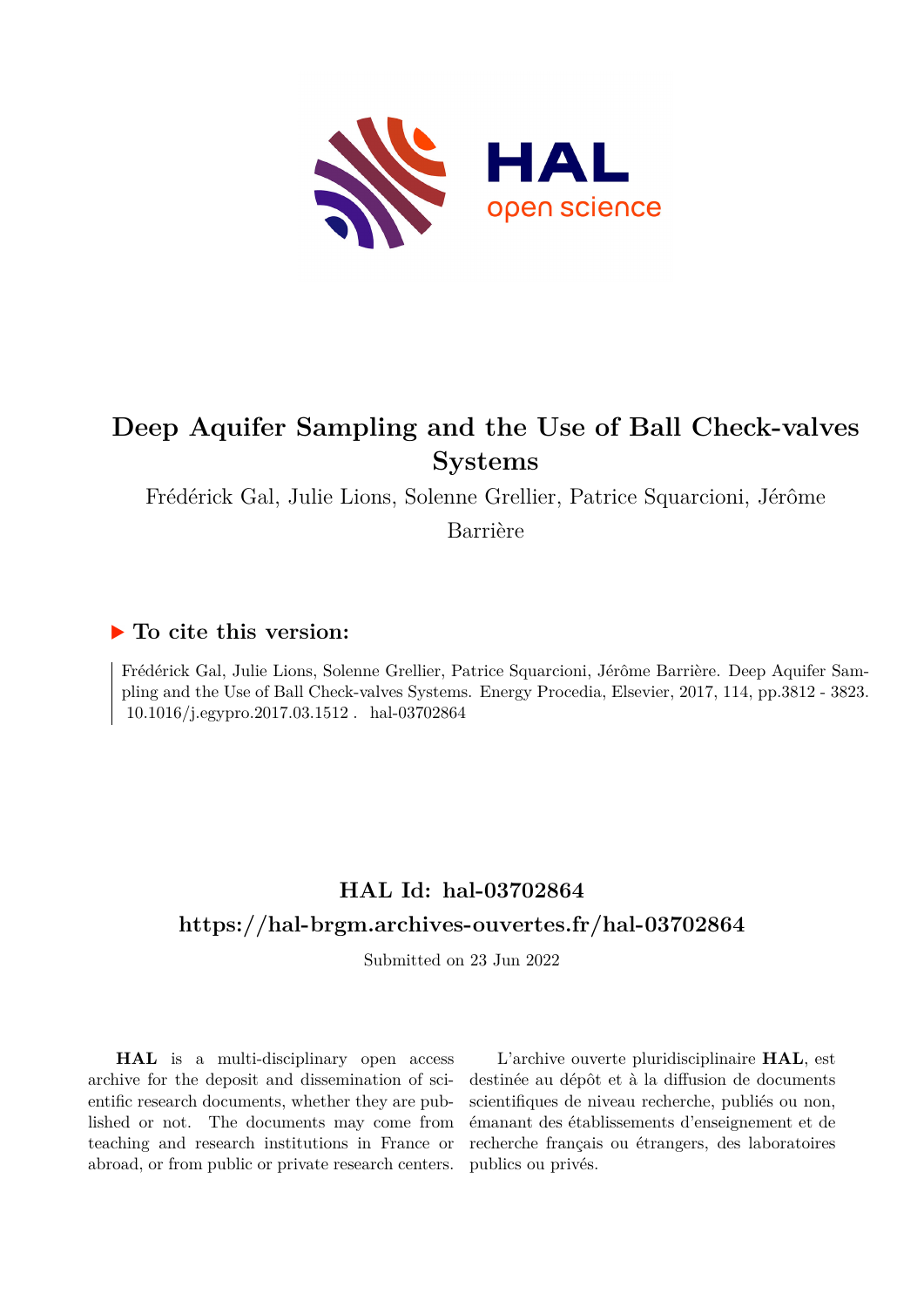



Available online at www.sciencedirect.com



Enerav Procedia

Energy Procedia 114 (2017) 3812 - 3823

## 13th International Conference on Greenhouse Gas Control Technologies, GHGT-13, 14-18 November 2016, Lausanne, Switzerland

# Deep aquifer sampling and the use of ball check-valves systems

## GAL Frédérick<sup>a\*</sup>, LIONS Julie<sup>a</sup>, GRELLIER Solenne<sup>b</sup>, SQUARCIONI Patrice<sup>c</sup>, BARRIERE Jérôme<sup>c</sup>

*a BRGM, 3 Avenue Claude Guillemin, 45060 Orléans, France b VEOLIA RECHERCHE ET INNOVATION (VERI), 1 place de Turenne, 94417 Saint-Maurice Cedex, France c HYDRO INVEST, 514, route d'Agris, 16430 Champniers, France* 

#### **Abstract**

Investigations using deep water sampling systems are reported for the Albian aquifer, Paris Basin. Two wireline samplers and one ball-check valve sampler were used to determine fluid physico-chemical parameters, concentrations in major and trace elements and dissolved gases concentrations.

Some physico-chemical parameters (*e.g.* temperature) of the fluid are affected by the use of a deep sampling system whatever the sampler used. Fluid chemistry can be characterized with a good confidence level. Dissolved gas concentrations are more difficult to accurately evaluate but it can be demonstrated that ball-check valves systems may help to improve to such measurements. © 2017 The Authors. Published by Elsevier Ltd. © 2017 The Authors. Published by Elsevier Ltd. This is an open access article under the CC BY-NC-ND license

(http://creativecommons.org/licenses/by-nc-nd/4.0/).

Peer-review under responsibility of the organizing committee of GHGT-13.

*Keywords:* deep sampling; wireline tool; ball-check valve sampler; aquifer monitoring; physico-chemical parameters; major and trace elements; dissolved gases

### **1. Introduction**

Reliable and accurate monitoring of fluids in deep aquifers is one of the key geochemical monitoring that has to be performed in several applications such as deep geological storages, shale gas exploitations or geothermal applications. Among deep storages, those consisting in storing  $CO<sub>2</sub>$  in deep geological formations – and especially in deep aquifers – are of particular interest [*e.g.* 1]. They not only include the storage formation itself but also

<sup>\*</sup> Corresponding author. Tel.: +33 (0)2 38 64 38 86; fax: +33 (0)2 38 64 37 11. *E-mail address:* f.gal@brgm.fr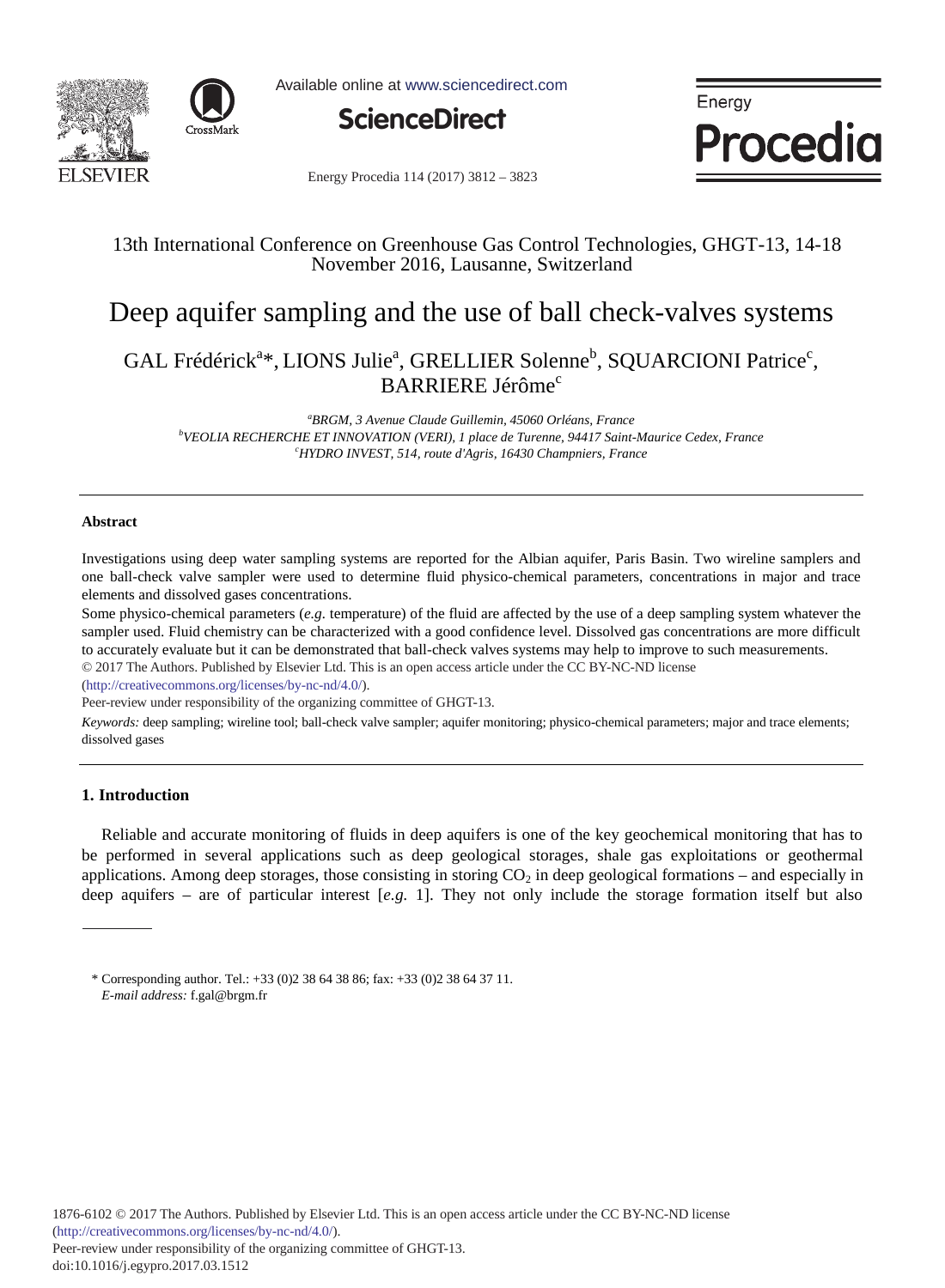shallower formations that can contain water resources either unexploited or used for water supply. The latter is of great concern and numerous works are reported worldwide with special emphasis on trace elements remobilization [*e.g.* 2, 3, 4, 5, 6].

Although deep aquifer monitoring is of great concern, there are relatively few works reporting in details the way the fluids are recovered at surface [7]. Nevertheless, the confidence scientists and site operators may have in the characterization of the fluids is of great importance. Measuring fluids parameters as close as possible to *in situ* ones is relevant to characterize the fluid and for further modelling steps. If there is a high uncertainty during the field step then the following stages will become even more poorly constrained. The way the fluid is characterized and collected at surface is then a key step and particular caution has to be taken especially regarding the gas phase as highlighted by Conaway *et al.* [8] in their recent paper.

In that perspective, deep sampling systems are one of the best ways to get reasonable estimations of the fluid chemistry  $[8]$ . At the opposite, the use of electric submersible pumps – and worse the use of gas-lift methods – can induce disturbances of the physical and/or chemical properties of samples [7] thus leading to biased characterizations of the fluids. Deep sampling systems may be wireline tools: a sampling bottle (either under vacuum or at reservoir pressure) is lowered down to the targeted depth of sampling and the fluid is collected at surface using specific transfer system after the sampler has been recovered at the surface. Deep sampling systems may also be systems allowing fluid recovery directly at the surface. This last category is largely represented by the U-tube system [9] that uses stainless steel tubing and ball-check valves operated using compressed nitrogen supply. This system is mainly operated in US projects and suffers from a drawback as it is fixed in the borehole and thus only allows the collection of water at a fixed depth.

Here we present some investigations using a system also relying on the use of ball-check valves (GazOGaz – GOG – system) but allowing performing sampling at any depth in a borehole [10]. Investigations are compared with two wireline tools. The goal is to gain confidence in results obtained with deep sampling systems and to demonstrate operability of the GOG sampling system as well as to validate its use.

#### **2. Settings**

#### *2.1. The sampling systems*

Two wireline sampling systems were used. The first (referred to as SP system) is a titanium bottle of 0.5 L volume that is flushed with  $N_2$  and lowered to the sampling horizon. Valve opening is operated from the surface thanks to electrical impulsion. SP system can operate at pressure up to 150 bars (*c.a.* 1500 m depth). The second system (referred to as GS system) is a stainless steel bottle of 0.9 L of volume that is flushed with Ar prior to use. The bottle is filled automatically by piston displacement after a fixed time period that is determined beforehand at surface prior to lowering the sampler. GS system can operate up to 100 bars of hydrostatic pressure (*c.a.* 1000 m depth). These two systems may operate in narrow boreholes (respective diameters: 60 mm for SP system and 48 mm for GS system) but have lengths of 3 m and 2.5 m respectively. The GS system has been found to suffer from malfunctioning probably linked to the automatic opening of the system after a certain period of time has elapsed and/or because of fine particles clogging. Fluids were only recovered at the second trial at each depth, first trial failing to get any fluid – it may be a consequence of bad evaluation of the time needed to lower the sampler at the desired depth or a malfunctioning of the timer that did not trigger the opening of the valve.

The GOG sampling system is a ball-check valve system using flexible tubes (polyamide) for inert gas supply. Gas is  $N_2$  for routine use but tests have been done using He for evaluating the cross-contamination of the gas phase by the pressuring gas phase [10]. The system has been developed since the early 2000's and has been patented in 2014. By building the system allows the collection of 1.2 L of fluid per 100 m of tube (4 mm internal diameter) – by comparison, U-tube can collect 2.8 to 6.4 L of water per 100 m (6 mm to 9 mm internal tube diameter). The system can sample fluids at any depth in the water column thanks to the use of tube that are non-attached to the walls of the borehole. The upper sampling limit is under 10 m of water column at minimum – the ball-check valves need at least a difference of pressure of 1 bar relative to operate – and the lower sampling limit is virtually unlimited – to date samples have been retrieved at 1030 m depth. The GOG requires lower  $N_2$  amounts to work than U-tube system as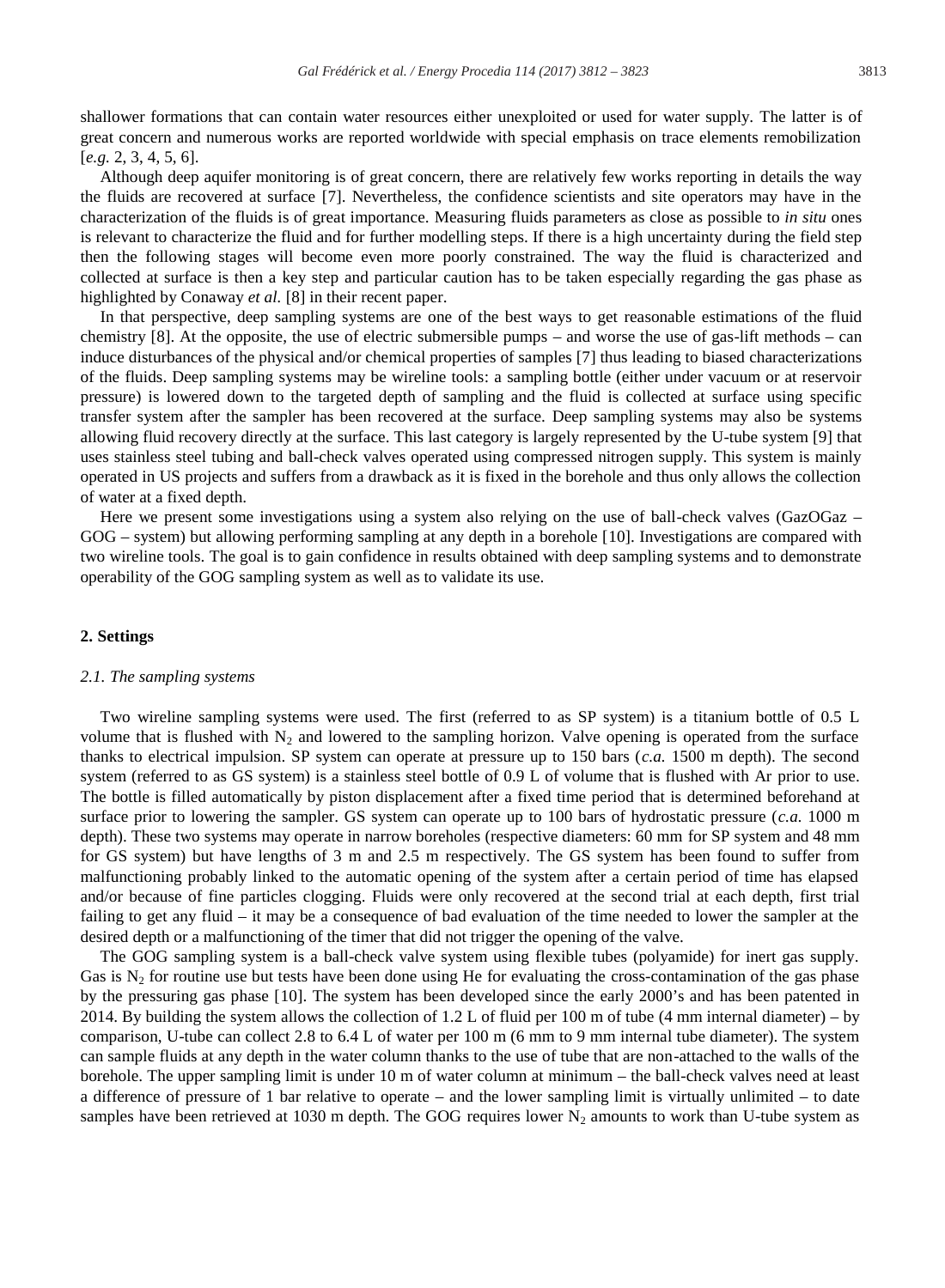only one leg is lowered down to the desired sampling depth and ball check-valves are not lowered deeper than 250 m depth. As such, a kind of "logging by sampling" can be done in boreholes only requiring quick adaptations of the geometry of the system as function of the depths to be sampled. At the opposite, the system can also be installed permanently in boreholes for long term monitoring as performed since more than 10 years in the Eastern Paris basin (France).

#### *2.2. Study site*

The study site is emplaced in the Parisian Basin and reaches the Albian aquifer – an aquifer level that is used for water supply and that is located well above deeper saline aquifers that may be used for  $CO<sub>2</sub>$  storage in the future. As such the monitoring of this aquifer is quite strategic even if the depth it reaches at Bussy-en-Othe (Burgundy) is only around 300 m. Some characteristics of the Bussy-en-Othe borehole are reported in Figure 1. The main feature is the water table level that is quite deep (lesser than -127 m by reference to the top of the casing): many pumping devices cannot reach such depths so that the use of deep sampling may be of interest even if the depth is not as high as frequently observed for the monitoring of deep storages. Although this borehole was drilled in 2010, and not developed after completion, another point to mention is that the casing is made of low-grade steel tube – only the screened section is in stainless steel. Corrosion processes are then present from -130 m to -280 m in the water column and some samples can be affected by this bias. Last, it has to be mentioned that the GOG system was used without any centering tool: during some sampling sessions it has not been possible to go inside the screened section as the annulus between the two casings is neither cemented nor protected by an appropriated metal part.



Fig. 1. (left) Bussy-en-Othe borehole wellhead and material required for deep sampling; (right) technical section of the borehole and location of sampled levels.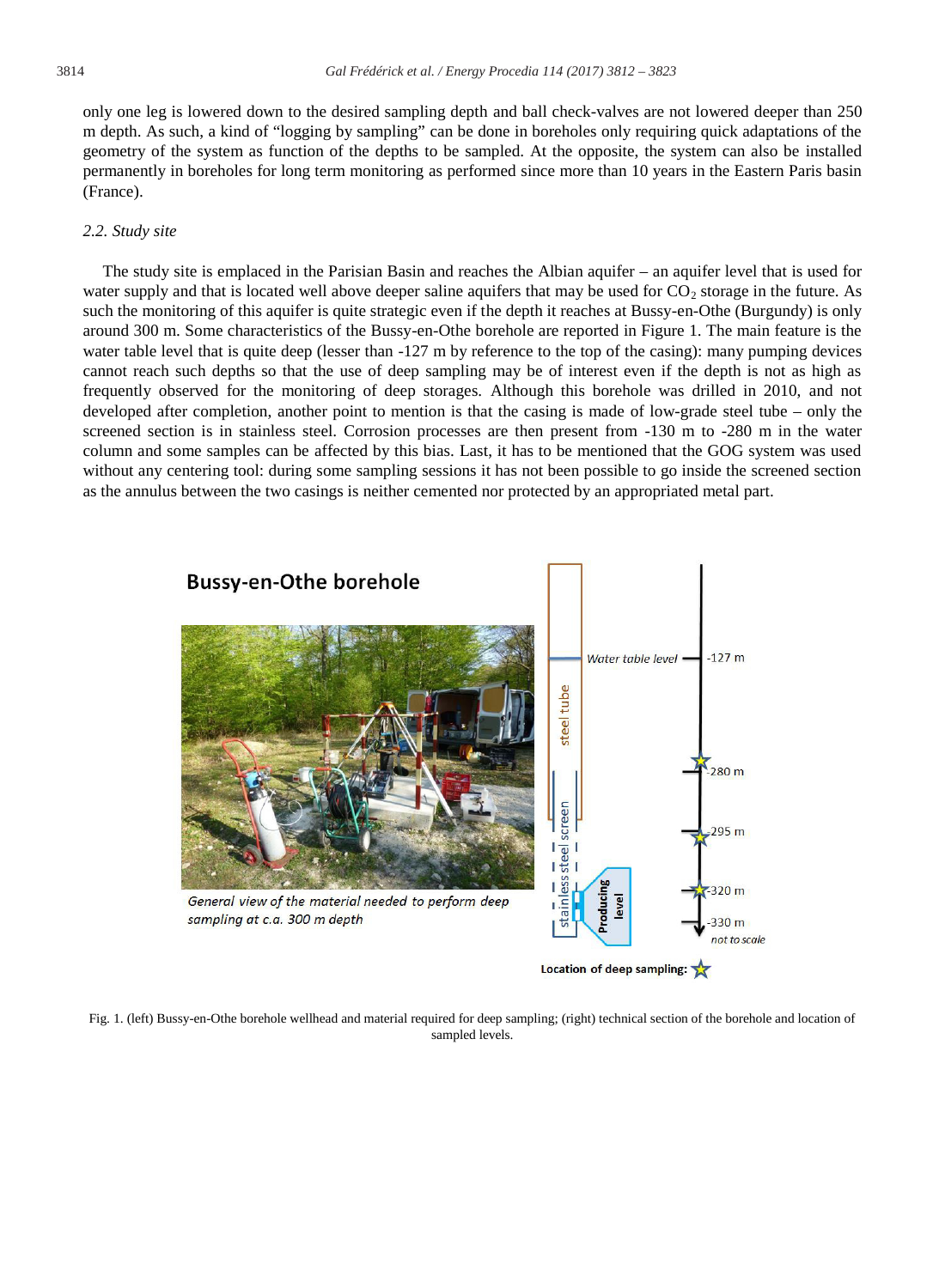### *2.3. Field operations*

The use of deep sampling systems or systems like U-tube or GOG ones is based on the assumption that the physico-chemical characteristics of the water column are known. This is the condition to perform the sampling at the depths were some interesting information will be gathered otherwise the sampling is done under a blind mode. Such investigations were done by borehole logging prior to any sampling in the borehole as shown in Figure 2. From the measured parameters (temperature, pH, electrical conductivity, dissolved oxygen and redox potential), the following features appear:

- The thermal gradient is close to  $+3.7^{\circ}$ C per 100 m of water column and is coherent with values known at regional scale. There is a slight deviation from this equilibrium gradient at the bottom of the borehole ; this corresponds to the producing part of the aquifer (permeability has been evaluated as a low one: 3.3  $x10^{-5}$  m/s);
- The water column is oxygen free excepted the firsts tens of meters that may be influenced by reactions between the casing and the water;
- As a consequence the redox potential (ORP) has a more pronounced reducing character at greater depth;
- x pH and electrical conductivity (EC) values are as the other parameters only representative of those of the aquifer quality in the screened section and especially its lower part. The Albian aquifer is characterized by low mineralized waters (EC close to 200  $\mu$ S.cm<sup>-1</sup>) with some heterogeneity inside the screened section. pH values are around 8.3 to 8.4, a value that is in the upper range of the values known for this aquifer in similar settings [11].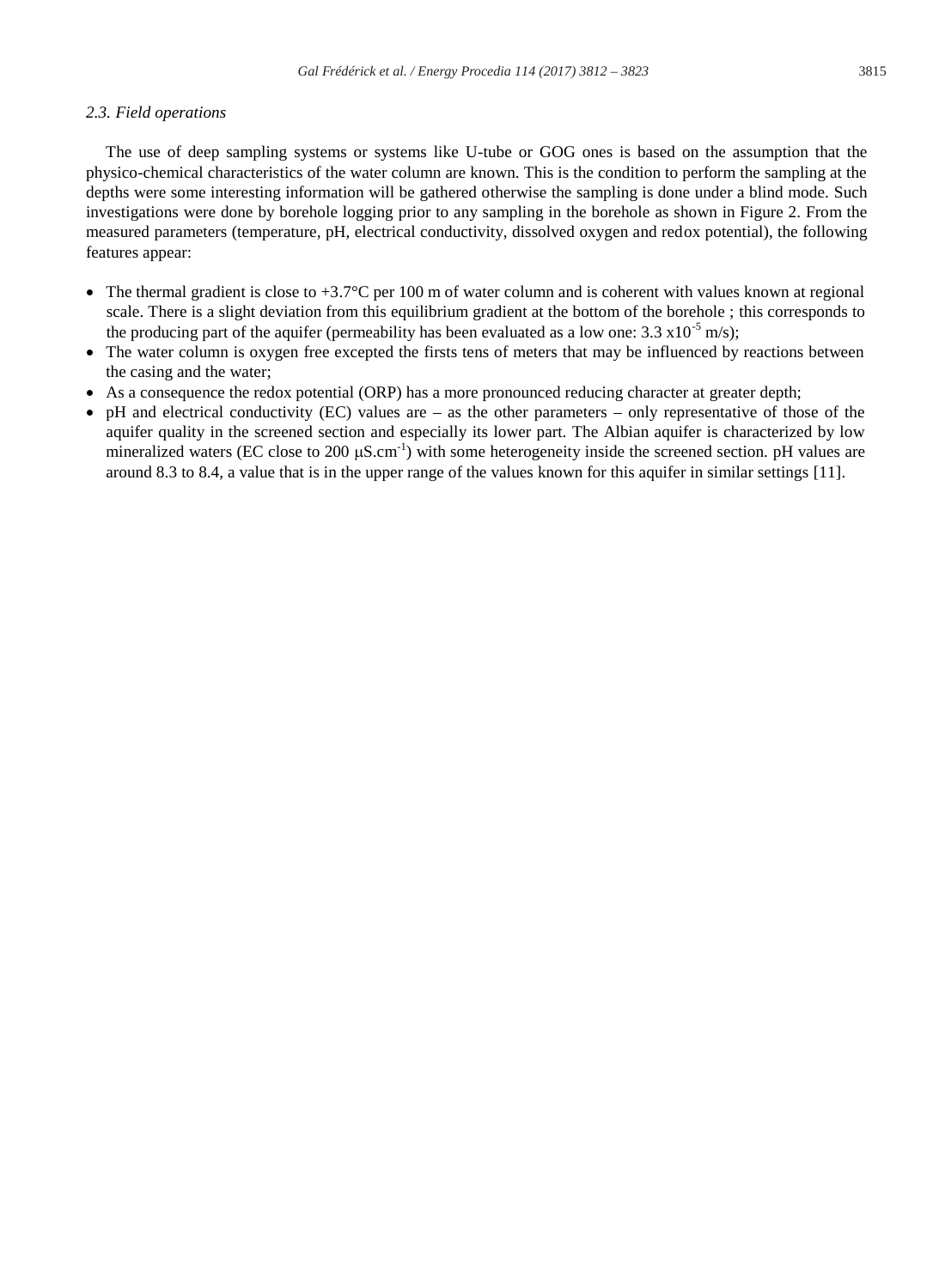

Fig. 2. Physico-chemical parameters as directly measured in the water column of Bussy-en-Othe borehole – the screened section extends from - 295 m to -330 m. Example of the April 2014 run.

### **3. Results**

Four sampling sessions have been done at Bussy-en-Othe from September 2013 to April 2014. Not all the sessions have been dedicated to the comparison of deep sampler capabilities but each session has offered the possibility to get fluids using the GOG sampler. When performed, comparisons of samplers are based on physicochemical characterization, major and trace elements concentrations determinations and dissolved gas concentrations measurements.

#### *3.1. Physico-chemical parameters*

Physico-chemical parameters are reported in Table 1. Comparison with data reported in Figure 2 highlights the following points: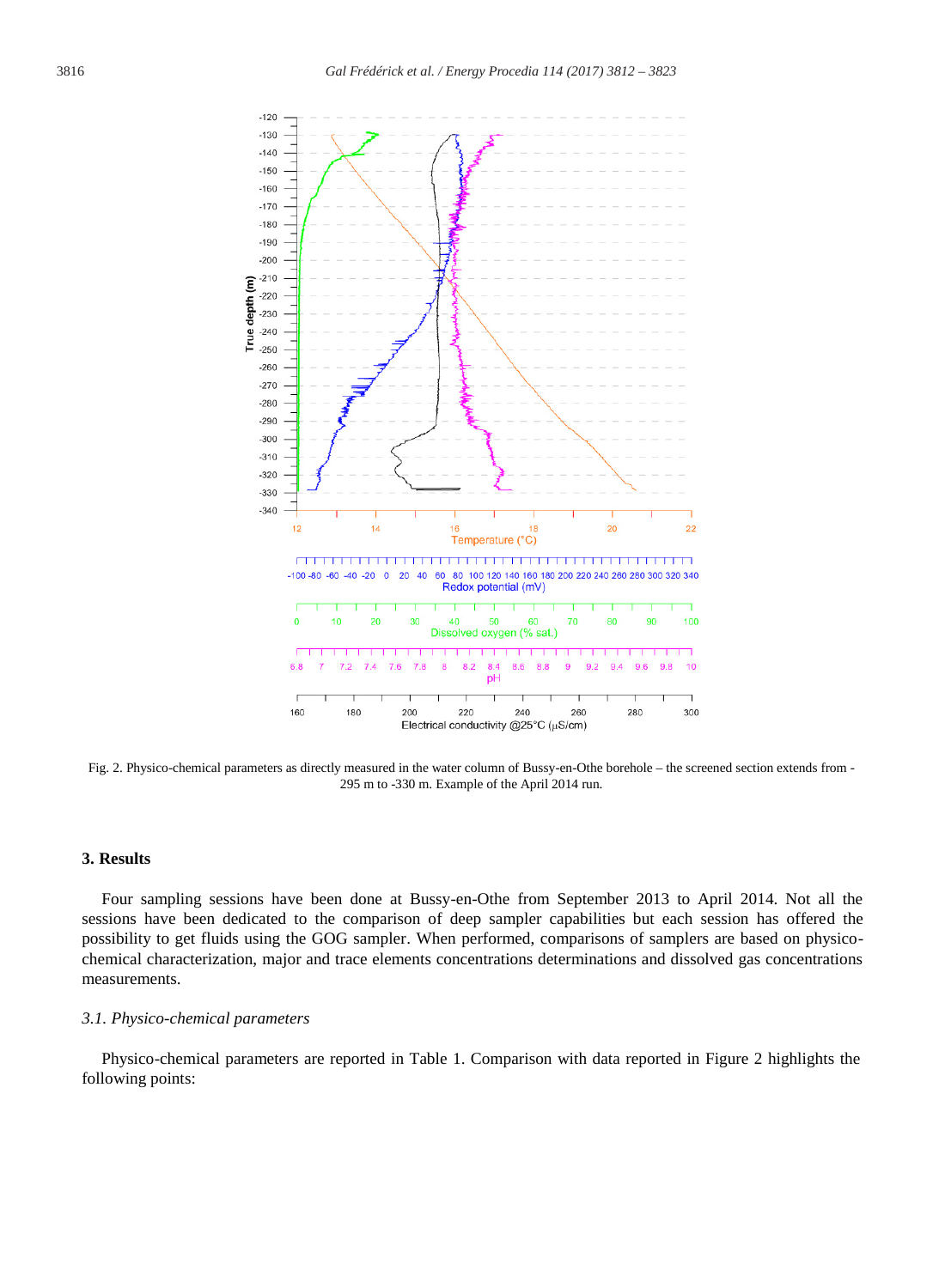- The water temperature measured at the surface is largely influenced by atmospheric conditions. When the air temperature is clement, then the water temperature is found to be close to the one at depth. When the sampling is performed during winter times, then the temperature is significantly lower. This is one of the drawbacks when using deep sampling systems. Wireline tools need time to be recovered at surface so that the water – the volume of water is quite restricted – has time to cool down. At the surface, as the transfer for physico-chemical measurements was performed by direct flowing from the sampler to the measurement cell, additional interaction with atmosphere, especially during the time needed for sensor equilibration, may have occurred. A similar phenomenon is found with the GOG sampler, this is again a known drawback of the ball-check valves samplers as a result of fluid transport in narrow tubes and consecutive cooling [8].
- As the pH of the water is among other parameters a function of water temperature, there is an influence of this temperature onto the results: the pH shall be higher when the temperature is lower. This is generally true in the present case, but two additional variables have to be taken into account: first the measurements were not performed in the meantime and second the depths of sampling may change (pH varies along the water column). Nevertheless, apart from one measurement (29 Jan. 2014 (a)) that may not be representative due to contamination from previous experiments, all the other measurements fall within a narrow range (8.2 to 8.5 pH units) that is well in agreement with the knowledge we have from pH of the Albian aquifer. Another parameter that may have had an influence onto pH measurements: the borehole has not been well purged after its drilling so that residual waters may also be influenced by drilling mud and/or by cementing fluid that are still present bottomhole.
- Electrical conductivity measurements are expressed at reference temperature (25°C) so that any influence of temperature is damped. There is a good agreement between EC measurements from deep samplers and in-situ measurements (except for the 28 Jan. 2014 measurement that was not performed in the screened section so that physico-chemical parameters may be affected by interaction with steel tubing or residues from the drilling process).
- Measurements of the ORP and the dissolved oxygen concentration are the most affected by the contact of the fluid with the atmosphere and may be therefore not representative. If the measurement is done directly in the sampling bottle (data from the 12 Sept. 2013) without handling of the fluid, the evaluation of ORP and dissolved oxygen concentration is satisfying. Better transfer from the sampler to a specific measurement cell at the surface may have enhanced the representativeness of these measurements especially considering that dissolved oxygen concentrations are also sensitive to temperature changes (ORP measurements account for the temperature as they are expressed at 25°C by reference to the potential of the hydrogen electrode).

From these statements, it appears that deep sampling may suffer from intrinsic drawbacks that may not allow proper characterization of all the fluid characteristics – *in-situ* measurement remain the best way to get reliable data. Nevertheless, if the transfer of the fluid at the surface is well operated, quantification of some parameters can be planned with sufficient level of confidence.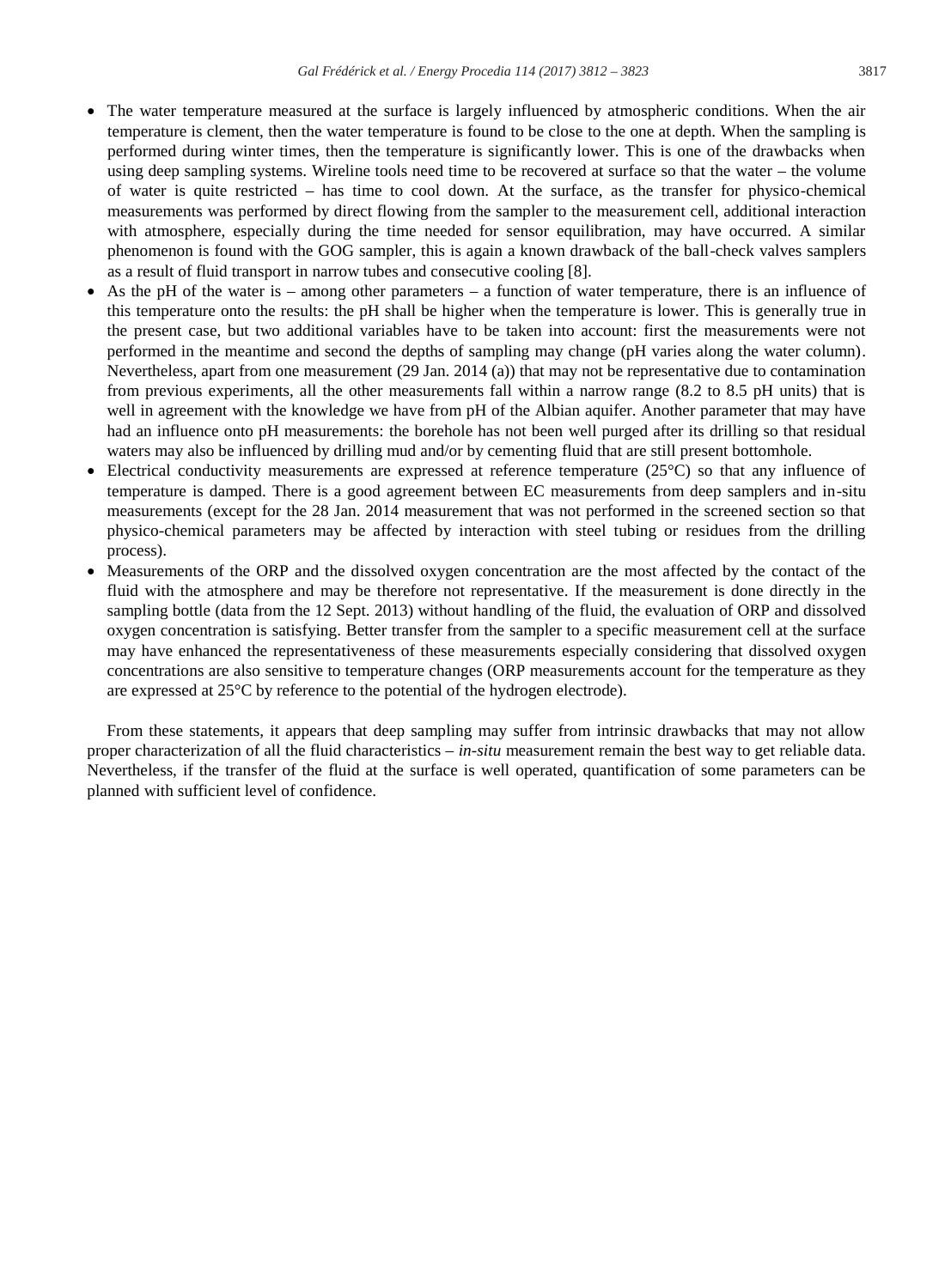| Date of sampling | Depth<br>(m/wellhead) | Water temperature<br>$(^{\circ}C)$ | pH   | EC@25°C<br>$(\mu S.cm^{-1})$ | ORP norm. $H_2$<br>electrode(mV) | <b>Dissolved</b><br>oxygen (% sat.) | Sampler   |
|------------------|-----------------------|------------------------------------|------|------------------------------|----------------------------------|-------------------------------------|-----------|
| 12 Sept. 2013    | 320                   | 21.2                               | 8.30 | 230                          | $-100$                           | 0%                                  | <b>SP</b> |
| 14 Nov. 2013     | 320                   | 7.5                                | 8.23 | 239                          | $+240$                           | 27%                                 | GOG       |
| 28 Jan. 2014     | 270                   | 9.4                                | 8.27 | 292                          | $+320$                           | 19%                                 | GOG       |
| 28 Jan. 2014     | 300                   | 10                                 | 8.49 | 218                          | $+310$                           | 23%                                 | GOG       |
| 29 Jan. 2014 (a) | 330                   | 9.4                                | 7.74 | 198                          | $+210$                           | 26%                                 | <b>GS</b> |
| 29 Jan. 2014 (b) | 330                   | 9.7                                | 8.15 | 198                          | $+290$                           | 52%                                 | <b>GS</b> |
| 16 Apr. 2014     | 260                   | 20.9                               | 8.40 | 199                          | $+250$                           | 66%                                 | GOG       |
| 16 Apr. 2014     | 320                   | 24.6                               | 8.20 | 202                          | $+220$                           | 36%                                 | GOG       |
| 16 Apr. 2014     | 325                   | 12.5                               | 8.50 | 187                          | $+300$                           | 33%                                 | GOG       |

Table 1. Physico-chemical parameters as measured at surface after pouring in measurement cell without the use of transfer bench.

#### *3.2. Fluid chemistry: major and trace elements*

The evolution of fluid chemistry during the sampling sessions has been mainly evaluated using major elements concentrations (Figure 3) and trace elements concentrations for the samples collected using the GOG system (Figure 4).

The Ca-HCO<sub>3</sub> character of the Albian water is well described by all the samples albeit there is an intrinsic variability of the concentrations considered specie by specie (Figure 3). This may be a consequence of two processes, on one side the sampling at different levels in the screened section and on the other side the influence of drilling residues existing in the borehole. This last phenomenon is particularly visible for the sample gathered at 270 m on the 28 January 2014 with high content in Na and Cl (concentrations are 3 times higher than measured in other samples). As a consequence, the Cl/Na ratio for this sample (1.3) differs from those of the other samples (1 to 1.1). A similar statement can be made for the sample obtained at 300 m depth on the 29 January 2014 using GS sampler: the Cl/Na ratio is 1.5 thus suggesting this sample has to be discarded as a consequence of sampling bias probably resulting from defective cleaning prior to its use (see previous section).

As the borehole progressively cleans itself (the September 2013 pumping session has not allowed a complete recovery of equilibrium parameters), the more recent the data are, and probably the more representative they are. This is suggested by the good agreement between the 3 samples collected at 3 different depths on the 16 April 2014.

Trace elements concentrations were only evaluated using the GOG sampler so that comparison with other technologies is not possible. Nevertheless, the changes in concentrations are relatively limited for trace elements (Figure 4). As the only metal parts are the ball-check valves (stainless steel), contaminations in trace elements are not likely to occur. Polyamide tube – like all tubes – may be subject to precipitation processes over time but the investigations presented here are done for a water with low mineralization and such process is again not likely to occur (the polyamide tube used at Bussy-en-Othe has not been changed during the field acquisitions period). If deviations are stated during long-term monitoring of a well, changing the polyamide tube is not a tremendous operation compared to changing hundreds of meters of stainless steel tube.

From the above mentioned results, it appears therefore possible to get reliable estimates of the fluid chemistry using deep sampling systems even in low permeability aquifers – as far the well has been developed after its completion and its screened section is not plugged by drilling residues or by bacterial films.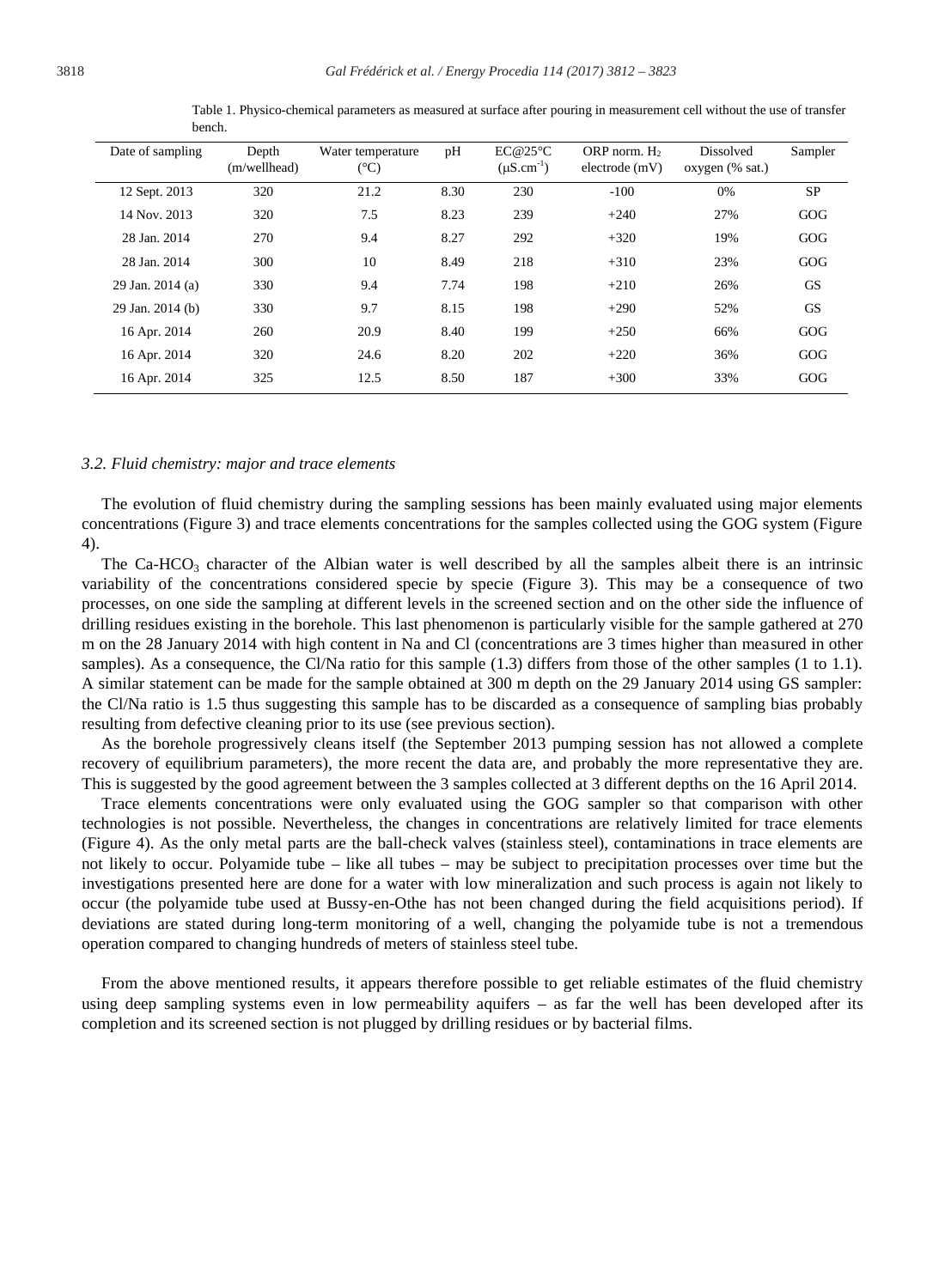

Fig. 3. Schöller-Berkaloff diagram: evolution of major elements concentrations during deep sampling sessions; data in green and blue are acquired using GOG sampler, data in orange using GS sampler.



Fig. 4. Trace elements concentrations; all the samples were collected using GOG sampler.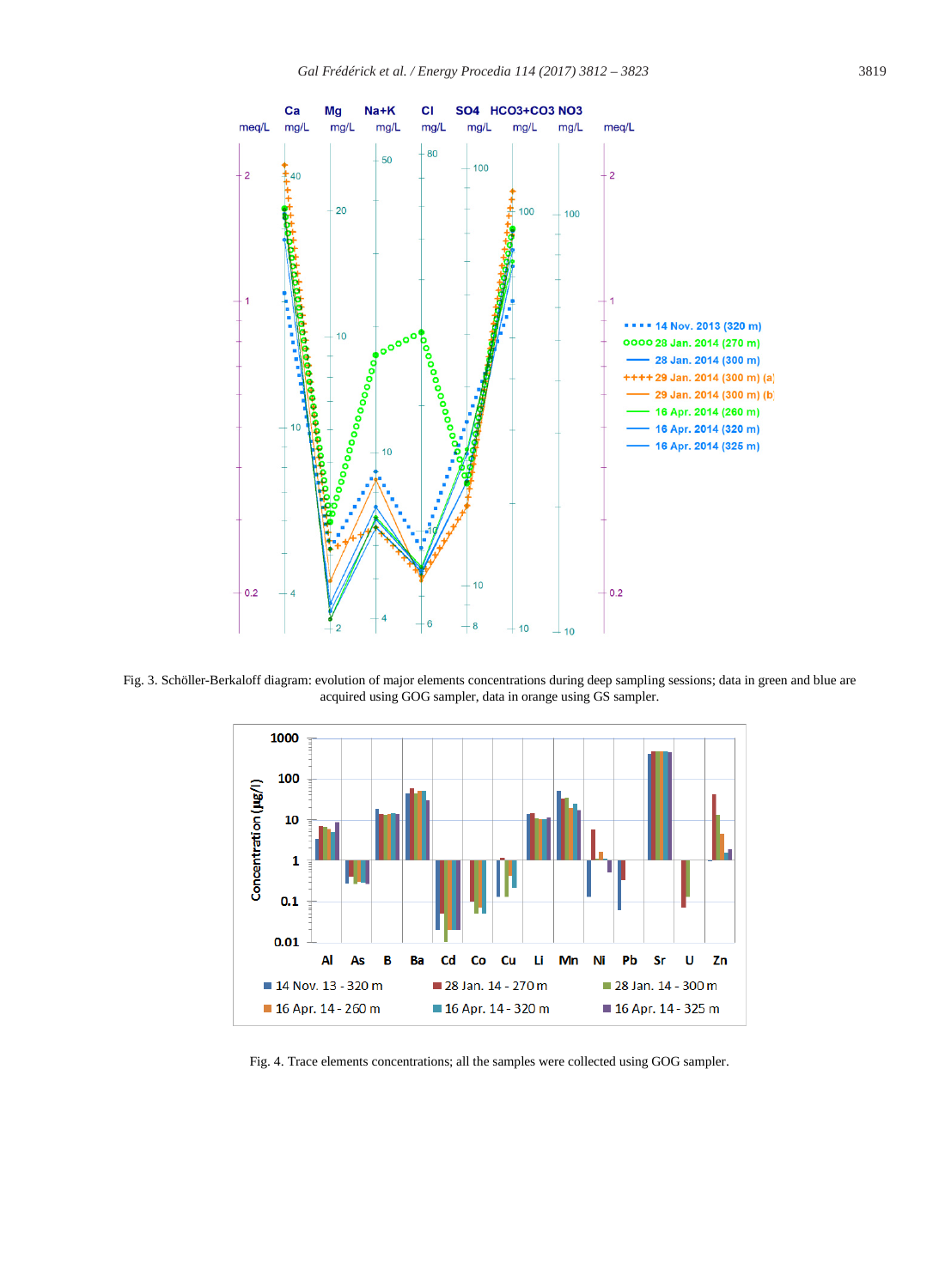#### *3.3. Fluid chemistry: dissolved gases*

The evaluation (is a specific gas phase present?) and the quantification (what is the quantity of this phase?) of gas phases are probably one of the main challenges deep sampling systems have to face. Recent literature [8] well establishes this challenge for deep  $CO<sub>2</sub>$  storage by stating that, in case of little gas in the samples, the gas composition results are strongly influenced by the sampling methods. Conaway *et al.* [8] found that wireline samplers (vacuum samplers according to their terminology) and U-tube system are the system that performs "most favorably" this evaluation of the dissolved gas content.

In the present study, we had to deal with even lower gas contents as no gas phase is naturally expressed at the surface unless the water sample is exposed to vacuum. This points out the great importance of well controlling the transfer of the sample from the bottle (in case of wireline sampler) or the sampling system (GOG system) to the final tank. Tanks used for storing the dissolved gas samples are glass bulbs with two stop cocks that are conditioned under vacuum. Once sampled, the glass bulbs are sent to laboratory for gas chromatography analyses; the gas phases are determined in % volume of the gas phase and dissolved concentrations are calculated using Henry's law parameters.

The results of gas chromatography analyses are given in Table 2 and relationships between gas species are presented in Figure 5.

| raoic $\epsilon$ . Dissorved gas concentrations.   |                       |                       |                       |                       |                         |                       |           |  |  |
|----------------------------------------------------|-----------------------|-----------------------|-----------------------|-----------------------|-------------------------|-----------------------|-----------|--|--|
| Date of sampling                                   | Depth<br>(m/wellhead) | $N_2$ (mol/L)         | $O2$ (mol/L)          | Ar $(mol/L)$          | CO <sub>2</sub> (mol/L) | $CH4$ (mol/L)         | Sampler   |  |  |
| 12 Sept. 2013                                      | 320                   | $1.60 \times 10^{-2}$ | $1.70 \times 10^{-3}$ | $4.60 \times 10^{-4}$ | $1.70 \times 10^{-5}$   | $1.80 \times 10^{-6}$ | SP        |  |  |
| 14 Nov. 2013                                       | 320                   | $2.90 \times 10^{-2}$ | $6.50 \times 10^{-3}$ | $3.90 \times 10^{-4}$ | $7.10 \times 10^{-5}$   | $4.1 \times 10^{-6}$  | GOG       |  |  |
| 28 Jan. 2014                                       | 270                   | $1.50 \times 10^{-2}$ | $3.60 \times 10^{-4}$ | $2.10 \times 10^{-5}$ | $2.90 \times 10^{-5}$   | $6.40 \times 10^{-8}$ | GOG       |  |  |
| 28 Jan. 2014                                       | 300                   | $4.10 \times 10^{-3}$ | $8.40 \times 10^{-4}$ | $5.80 \times 10^{-5}$ | $1.60 \times 10^{-5}$   | $4.00 \times 10^{-6}$ | GOG       |  |  |
| 29 Jan. 2014 (a) $-$<br>sample 1                   | 330                   | $8.10 \times 10^{-2}$ | $2.10 \times 10^{-2}$ | $4.60 \times 10^{-3}$ | $1.80 \times 10^{-5}$   | $7.50 \times 10^{-6}$ | <b>GS</b> |  |  |
| 29 Jan. 2014 (a) $-$<br>sample 2                   | 330                   | $6.70 \times 10^{-2}$ | $1.80 \times 10^{-2}$ | $9.80 \times 10^{-4}$ | $2.30 \times 10^{-5}$   | $9.50 \times 10^{-5}$ | <b>GS</b> |  |  |
| 29 Jan. $2014(b)$ –<br>sample 1                    | 330                   | $6.50 \times 10^{-2}$ | $1.80 \times 10^{-2}$ | $3.50 \times 10^{-3}$ | $5.30 \times 10^{-5}$   | $3.40 \times 10^{-6}$ | <b>GS</b> |  |  |
| 29 Jan. 2014 (b) $-$<br>sample 2                   | 330                   | $7.20 \times 10^{-2}$ | $1.90 \times 10^{-2}$ | $9.40 \times 10^{-4}$ | $3.30 \times 10^{-5}$   | $3.00 \times 10^{-6}$ | <b>GS</b> |  |  |
| 16 Apr. 2014                                       | 260                   | $3.20 \times 10^{-3}$ | $2.40 \times 10^{-4}$ | $2.10 \times 10^{-5}$ | $6.40 \times 10^{-5}$   | $1.30 \times 10^{-7}$ | GOG       |  |  |
| 16 Apr. 2014                                       | 320                   | $1.10 \times 10^{-2}$ | $1.70 \times 10^{-3}$ | $1.10 \times 10^{-4}$ | $8.50 \times 10^{-5}$   | $1.90 \times 10^{-7}$ | GOG       |  |  |
| 16 Apr. $2014 -$<br>voluntary air<br>contamination | 320                   | $5.90 \times 10^{-2}$ | $1.10 \times 10^{-2}$ | $5.50 \times 10^{-4}$ | $1.40 \times 10^{-4}$   | $1.20 \times 10^{-6}$ | GOG       |  |  |

Table 2. Dissolved gas concentrations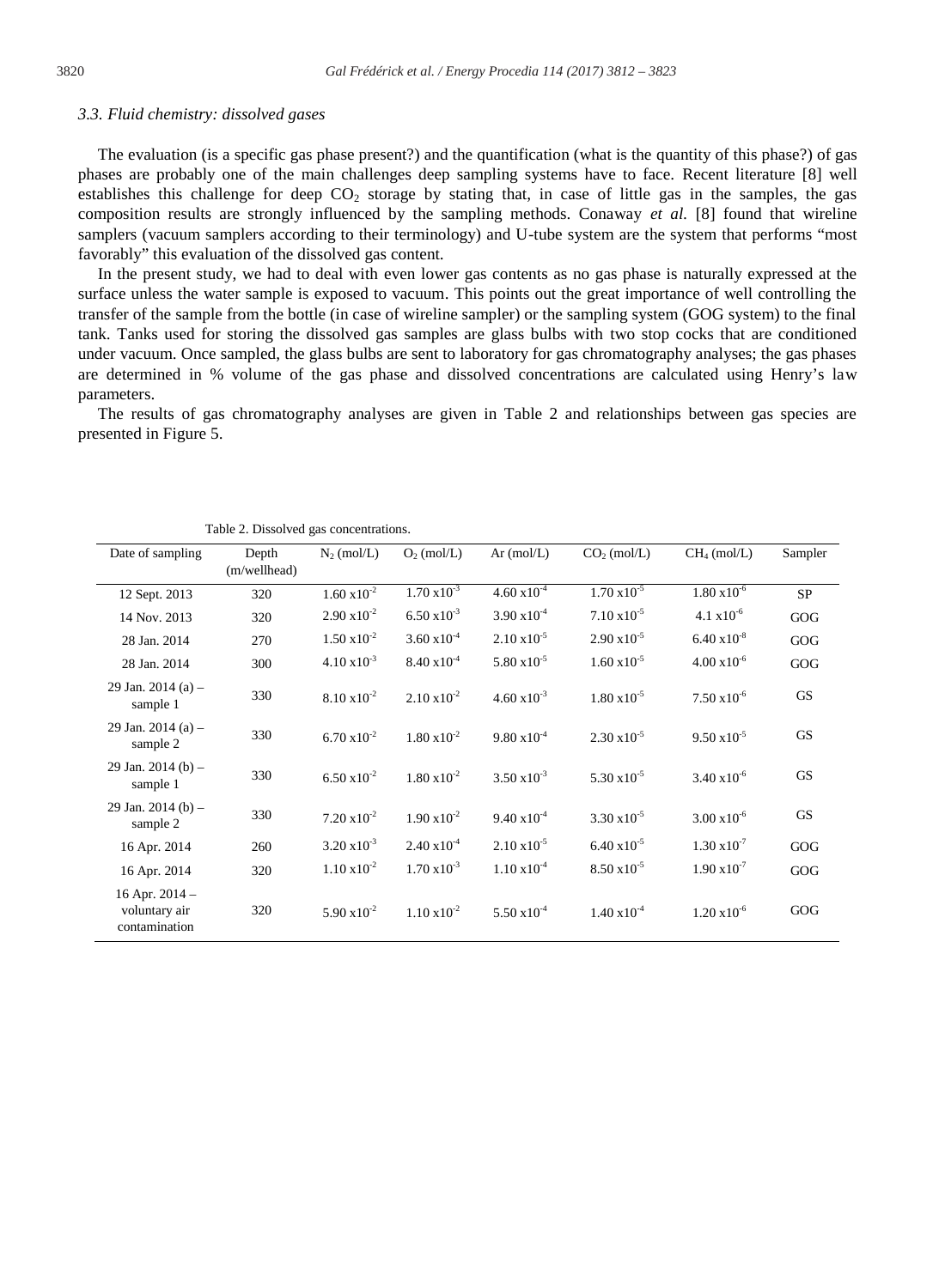

Fig. 5. N<sub>2</sub>/O<sub>2</sub>, N<sub>2</sub>/Ar and N<sub>2</sub>/CO<sub>2</sub> ratios of the dissolved gas phases and comparison to the ratios of the atmosphere.

The following statements can be made:

- As expected, the concentrations in dissolved gas species are low. The Albian aquifer is not known to interact, in the area it was sampled, with horizons enriched in gas phases (e.g. organic-rich horizons – there are some deeper seated formations where oil is exploited in the Paris Basin) or with brines (the Dogger aquifer, used for geothermal purposes, can be enriched in  $H_2S$  and other gas phases);
- The  $N_2/O_2$  ratio suggests that samples collected from the GS sampler are strongly disturbed by atmospheric contamination. Two samples were taken each time the sampling bottle was retrieved at surface but none of them gave a  $N_2/O_2$  ratio different from that of the atmosphere. The sample obtained by the SP sampler has a clearly different ratio, suggesting that  $N_2$  is more abundant. A comparison with Table 2 shows that this is not a consequence of high contamination by air as the abundance of  $N_2$  is far from that stated when a sample is exposed to the atmosphere. This is rather the consequence of low  $O_2$  concentrations (no dissolved  $O_2$  was found during physico-chemical well logging). Nevertheless, some  $O_2$  was found in the sample so that a slight atmospheric contamination during transfer of the sample from the sampling bottle to the glass bulb cannot be discarded. Last, samples obtained using GOG sampler are less affected by atmospheric contamination (the residual O<sub>2</sub> concentration is lower) but for few samples (28 Jan. 2014 – 270 m) enrichment in N<sub>2</sub> can be stated; this is probably a consequence of bad evaluation of the time of sampling. The presence of  $N_2$  is reported by Conaway *et al.* [8] as an artifact of the U-tube sampling system. The GOG sampling system, as it uses polyamide tube that are transparent, allows to visually evaluate if a gas phase is present – or not – inside the tube. It's known that the firsts arrivals of water at surface have strongly interacted with the  $N_2$  used for pressuring the system. As the water flows, the residual contamination decreases and there is a time window during which the fluid (water  $+$ dissolved gases) has very low contact with  $N_2$ . Samples have to be collected during this time window. At the end of this window, the velocity of the fluid increases inside the tube: this comes before pure  $N_2$  reaches the surface when the sampling leg of the system becomes empty;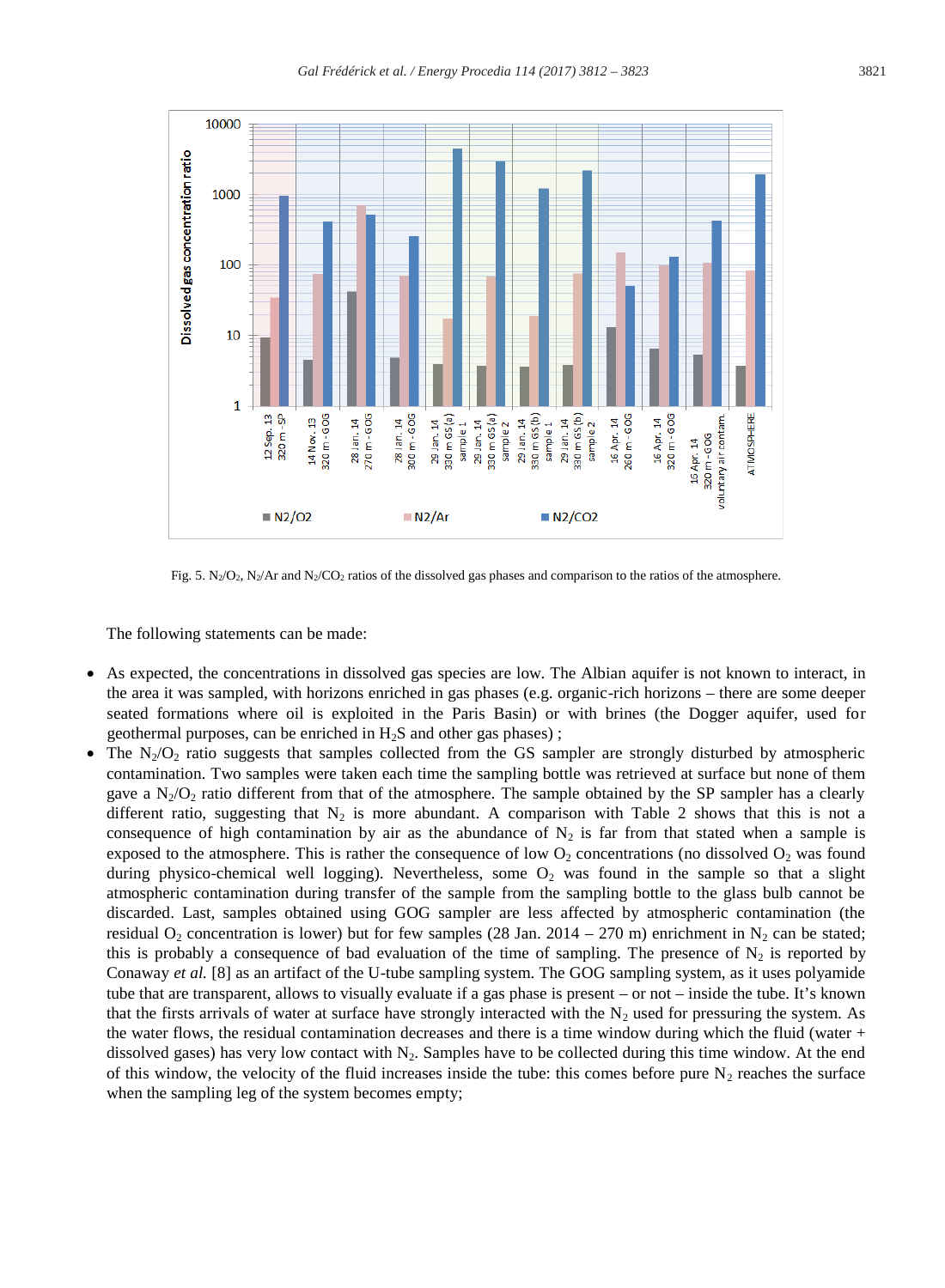- $\bullet$  The N<sub>2</sub>/Ar ratio is also informative: the two samples, collected each time the GS system was used, clearly show that the first sample is affected by Ar contamination. This system uses Ar as a flushing gas prior to use and it was not possible to vacuum the connection between the system and the glass bulb at the time the sampling was done. As a consequence, there was residual Ar present in the system, and the first sample is contaminated. The  $N_2/Ar$ ratio strongly differs for the second sample as the system was cleaned during the collection of the first sample. For the other samplers, this phenomenon does not exist and evaluation of the concentrations can be considered as more realistic. It shall be noted that the very high  $N_2$  excesses found during the use of U-tube sampler, with  $N_2/Ar$  ratio from 500 to 700 [8], are absolutely not found when using the GOG sampler; as explained in the previous paragraph, the GOG sampler allows a better control of the  $N_2$  contamination.
- A third ratio is used, the N<sub>2</sub>/CO<sub>2</sub> one, albeit the CO<sub>2</sub> concentrations are very low (Table 1). The GS sampler data suggest that all the samples have a ratio greater than the one of the atmosphere; this may be a consequence of  $N<sub>2</sub>$ enrichment – but the origin of this enrichment is not obvious – or a consequence of water degassing and loss of  $CO_2$  either during the sampling itself or during the transfer at surface. The other sampling systems have  $N_2/CO_2$ ratios lower than the ratio of the atmosphere thus suggesting the water is slightly enriched in  $CO<sub>2</sub>$  compared to equilibrium with the atmosphere. As the Albian aquifer is a carbonated one, finding dissolved  $CO<sub>2</sub>$  in water is not surprising. The evaluation of the precise  $CO<sub>2</sub>$  amount dissolved in water is nonetheless quite difficult to reach but systems like the GOG may allow, when long term monitoring is performed, to highlight deviations from baseline values or from natural yearly trends existing in water bodies.

The use of a sampling system (GOG) that directly drives the fluid up to the surface, inducing unavoidable fluid depressurization, does not appear as a drawback when dissolved gas concentrations are compared with deep samplers. Evaluation of gas species even appears better using the ball-check valves system as the transfer of the fluid and the fluid collection can be more easily constrained at the surface than with deep samplers. For specific site monitoring or for long term monitoring, it can be envisaged to connect the ball-check valves system with other systems (e.g. gas chromatography) in order to repeat the measurements and to get an evaluation of the uncertainty such a system induces on dissolved gas concentrations measurements. Such an opportunity appears less obvious with deep samplers that have to be lowered each time a sample is needed and that offer only relatively small volumes to be sampled.

#### **4. Conclusions**

Investigations using deep sampling systems are reported for the Albian aquifer, Parisian Basin. Two wireline samplers and one ball-check valve sampler were used to investigate fluid physico-chemical parameters, concentrations in major and trace elements and dissolved gases concentrations. In parallel, geochemical logging of the water column was done prior to each use of a deep sampler.

All the sampling systems failed to give good estimates of the temperature at the sampling point as a consequence of time delay between the sampling itself and the collection of fluid at surface. Dissolved oxygen and redox potential measurements may also be influenced by the contact of the fluid with the atmosphere if no transfer bench is available in the field. At the opposite, good estimates of the electrical conductivity can be obtained as well as pH values as far as the bottom temperature can be evaluated in order to correct the pH value.

The chemistry of the fluid can be characterized with a good confidence level using the different deployed systems. The borehole used for this study being subject to some changes during times (*e.g.* pH decrease), it is not obvious to separate the variations that are monitored in between the sampling sessions from the sampling process or external causes. The GOG sampling system has been found not to be a source of contamination in trace elements as stainless steel parts are restricted to connectors and ball-check valves. Deep sampling then appears to be a valuable tool to get water even in low permeability environments where pumping can induce severe drawdowns of the water table level.

The evaluation of concentrations in dissolved gases appears to be most difficult when using deep samplers. The need to transfer the fluid into appropriate containers in the surface is the most problematic step. Ball-check valves systems, that induce depressurization when the fluid rises up in the sampling leg, are not suffering from this bias.